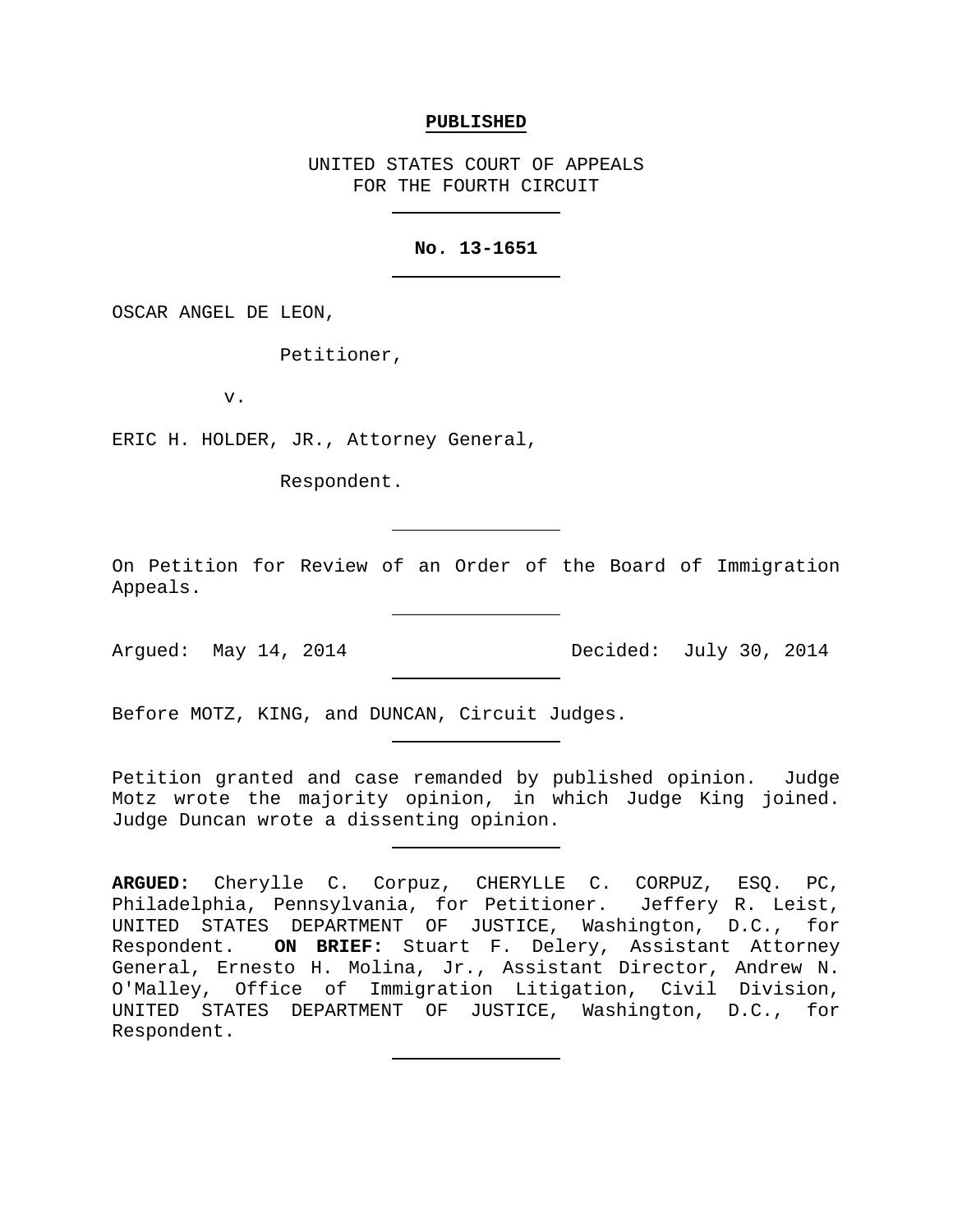DIANA GRIBBON MOTZ, Circuit Judge:

Oscar Angel De Leon, a Guatemalan national residing in the United States, petitions for review of the decision of the Board of Immigration Appeals (BIA) denying his application for "special rule" cancellation of removal under the Nicaraguan Adjustment and Central American Relief Act (NACARA). For the reasons that follow, we grant the petition for review and remand the case to the BIA for further proceedings.

I.

In 1997, Congress enacted NACARA to amend the Illegal Immigration Reform and Immigrant Responsibility Act of 1996 (IIRIRA). See Appiah v. INS, 202 F.3d 704, 707 (4th Cir. 2000). NACARA authorizes individuals from certain countries - including Guatemala -- to seek discretionary relief from removal under the more lenient standards that predated IIRIRA. See Gonzalez v. Holder, 673 F.3d 35, 37 (1st Cir. 2012). Congress passed NACARA to correct a provision of IIRIRA "that would have had the effect of changing the rules in the middle of the game for thousands of Central Americans and others who came to the United States because their lives and families had been torn apart by war and oppression." Appiah, 202 F.3d at 710 (quotation marks omitted).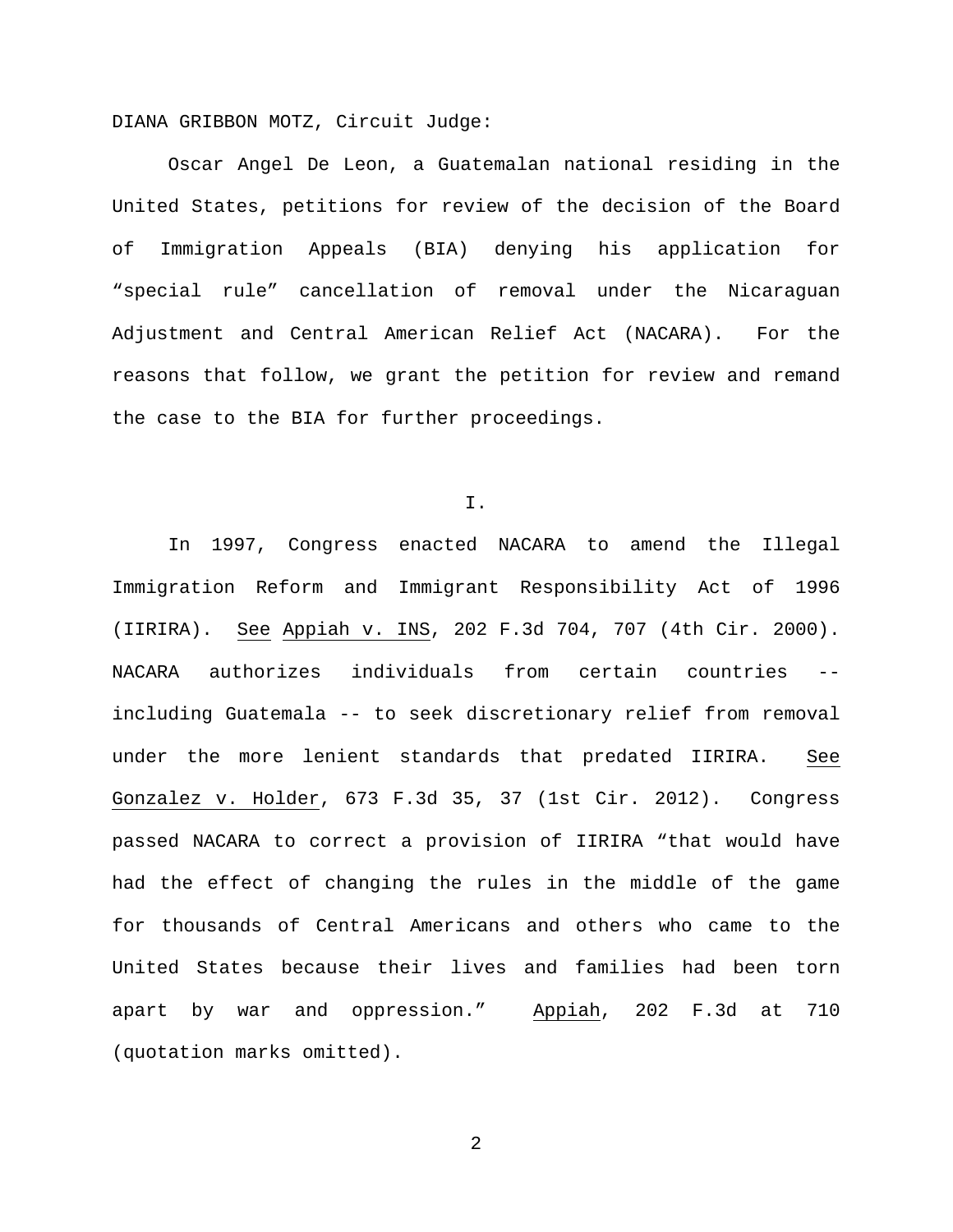Section 203 of NACARA allows aliens from Guatemala to apply for what is known as "special rule" cancellation of removal. 8 U.S.C. § 1229b. An applicant for special rule cancellation of removal must satisfy a number of requirements, only one of which is at issue here: the applicant must prove that he was not "apprehended at the time of entry" if he entered the United States on any occasion after December 31, 1990. 8 C.F.R.  $$1240.61(a)(1)$ .

"Entry" into the United States for immigration purposes requires more than setting foot on American soil. As defined by the BIA, "entry" requires (1) a crossing into the territorial limits of the United States; (2) inspection and admission by an immigration officer or actual and intentional evasion of inspection; and (3) freedom from official restraint.<sup>[1](#page-2-0)</sup> In re Pierre, 14 I. & N. Dec. 467, 468 (BIA 1973). This case concerns the meaning of the phrase "freedom from official restraint."

An alien enters free from official restraint only if he experiences some degree of liberty in the United States before the government apprehends him. Thus, freedom from official

<span id="page-2-0"></span> $1$  Although we have never formally adopted the BIA's definition of "entry," our published cases addressing the entry question comport with the BIA's standard. See Chen Zhou Chai v. Carroll, 48 F.3d 1331, 1343 (4th Cir. 1995); Lazarescu v. United States, 199 F.2d 898, 900 (4th Cir. 1952). Because De Leon does not challenge this standard, we assume, without deciding, that it applies here.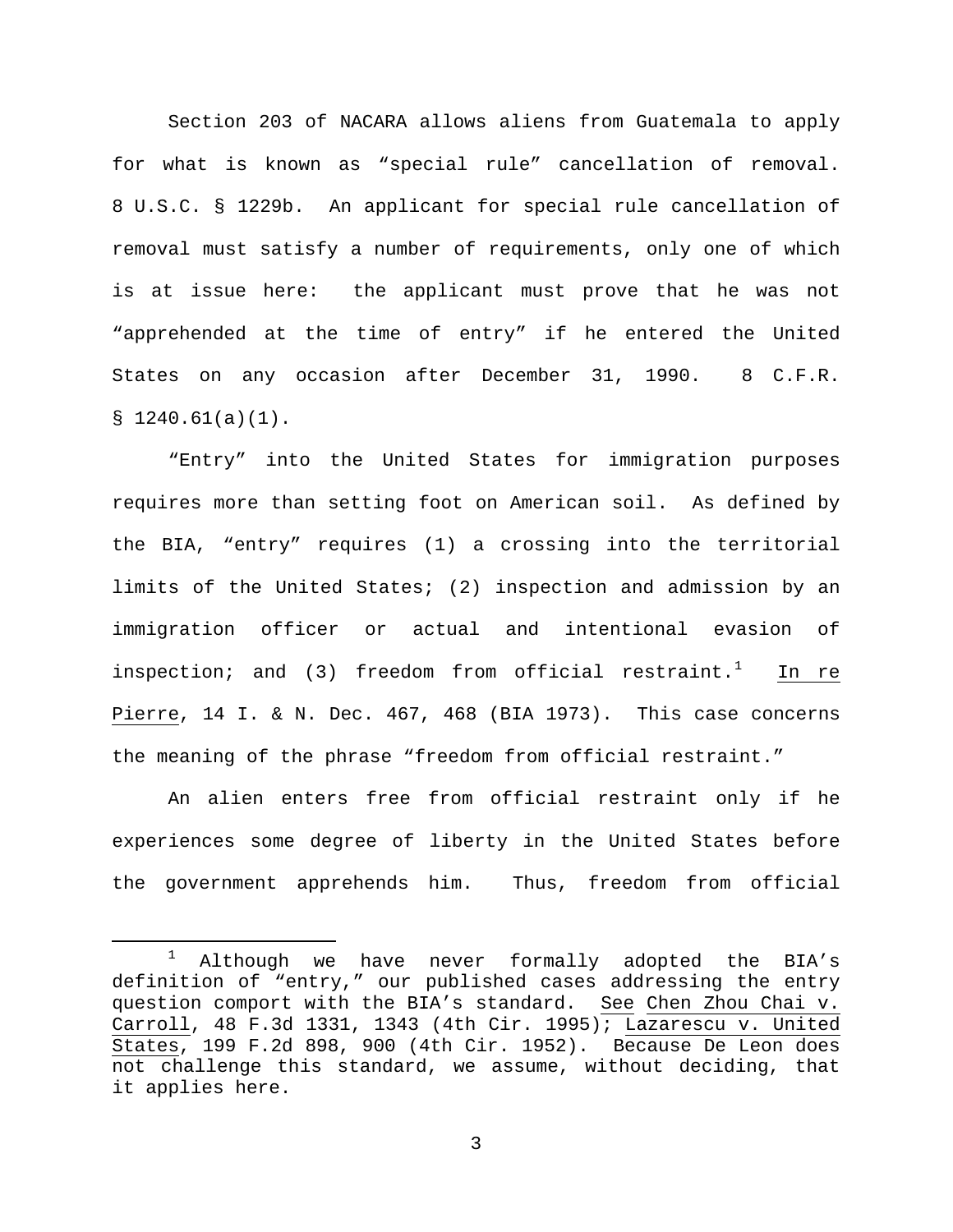restraint "means that the alien who is attempting entry is no[t] under constraint emanating from the government that would otherwise prevent [him] from physically passing on." Correa v. Thornburgh, 901 F.2d 1166, 1172 (2d Cir. 1990). An alien detained at a border crossing or customs enclosure, for example, cannot claim an "entry" merely because he has technically crossed into United States territory. See, e.g., id. at 1169; Sidhu v. Ashcroft, 368 F.3d 1160, 1165 (9th Cir. 2004).

The BIA has explained that official restraint "may take the form of surveillance, unbeknownst to the alien." Pierre, 14 I. & N. Dec. at 469. Such surveillance constitutes official restraint because an alien who is under surveillance by a government official "lacks the freedom to go at large and mix with the population." Id. An alien kept under surveillance by the government is not free from official restraint even if officials permit him to proceed some distance beyond the border before physically intercepting him. See, e.g., United States v. Gonzalez-Torres, 309 F.3d 594, 599 (9th Cir. 2002). But the critical question is whether the alien is in fact free from official restraint, not whether or how the alien has exercised such freedom. In re Patel, 20 I. & N. Dec. 368, 374 (BIA 1991).

An applicant for cancellation of removal under NACARA must proceed through a "two-step process." Rodriguez v. Gonzales, 451 F.3d 60, 62 (2d Cir. 2006) (per curiam). First, the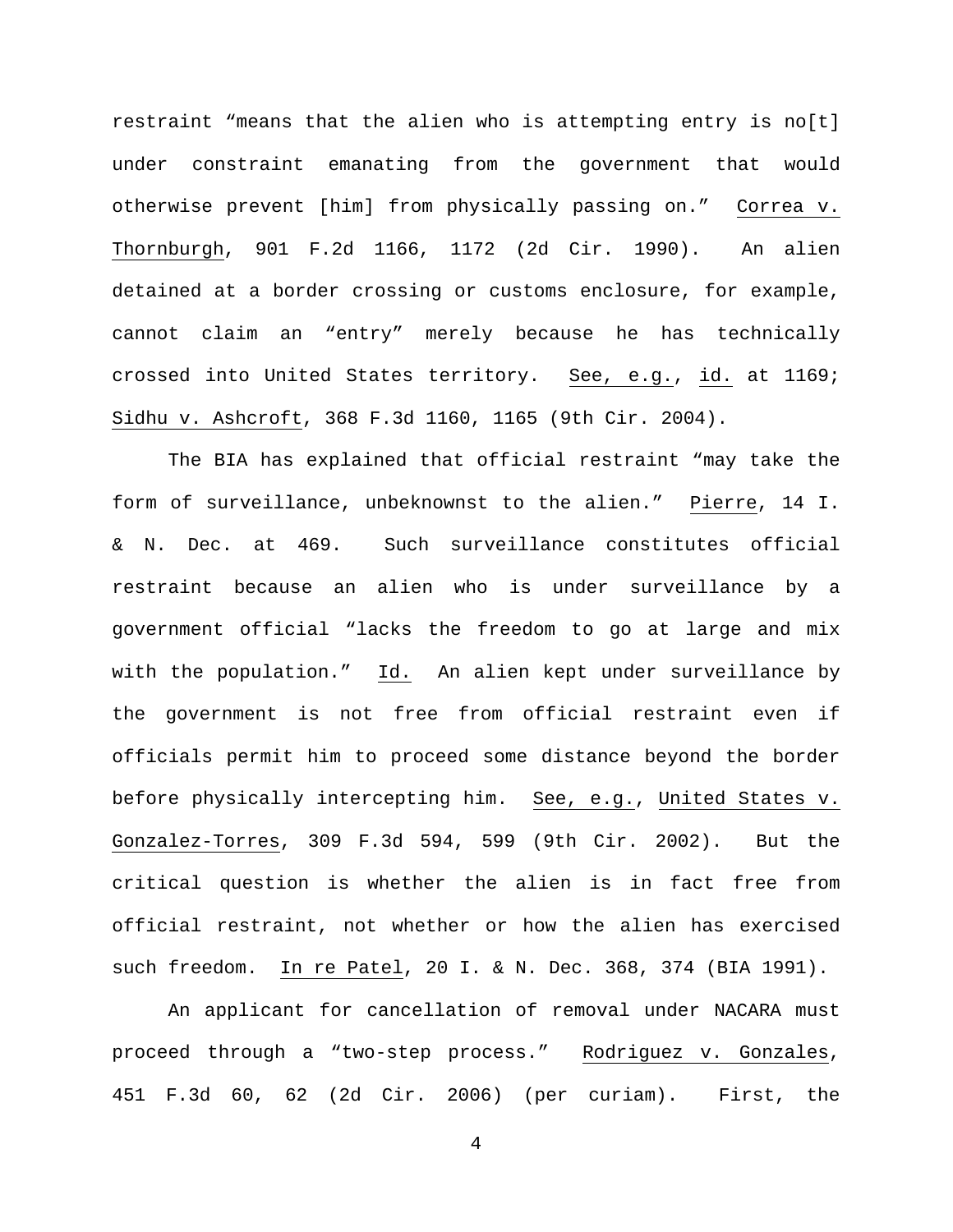applicant bears the burden of establishing his eligibility for relief. That is, he must prove by a preponderance of the evidence that he meets all requirements for special rule cancellation of removal -- including that he entered the United States "free from official restraint." 8 U.S.C. § 1229a(c)(4); In Re G-, 20 I. & N. Dec. 764, 770-71 (BIA 1993). Second, if the alien "satisfies the statutory requirements, the Attorney General in his discretion decides whether to grant or deny relief." Rodriguez, 451 F.3d at 62; see also 8 U.S.C.  $$ 1229b(a).$ 

Congress has strictly limited our jurisdiction to review the Attorney General's resolution of NACARA applications. The denial of special rule cancellation of removal is final and "not subject to judicial review," except for "constitutional claims or questions of law" arising from the denial. 8 U.S.C. § 1252(a)(2)(B), (D); see also Barahona v. Holder, 691 F.3d 349, 353 (4th Cir. 2012). Such "constitutional claims or questions of law" typically arise from rulings made at the first step of the application process -- whether the alien proved eligibility for relief. We retain our jurisdiction to review these constitutional and legal questions recognizing that the ultimate granting of relief is "not a matter of right under any circumstances but rather is in all cases a matter of grace" to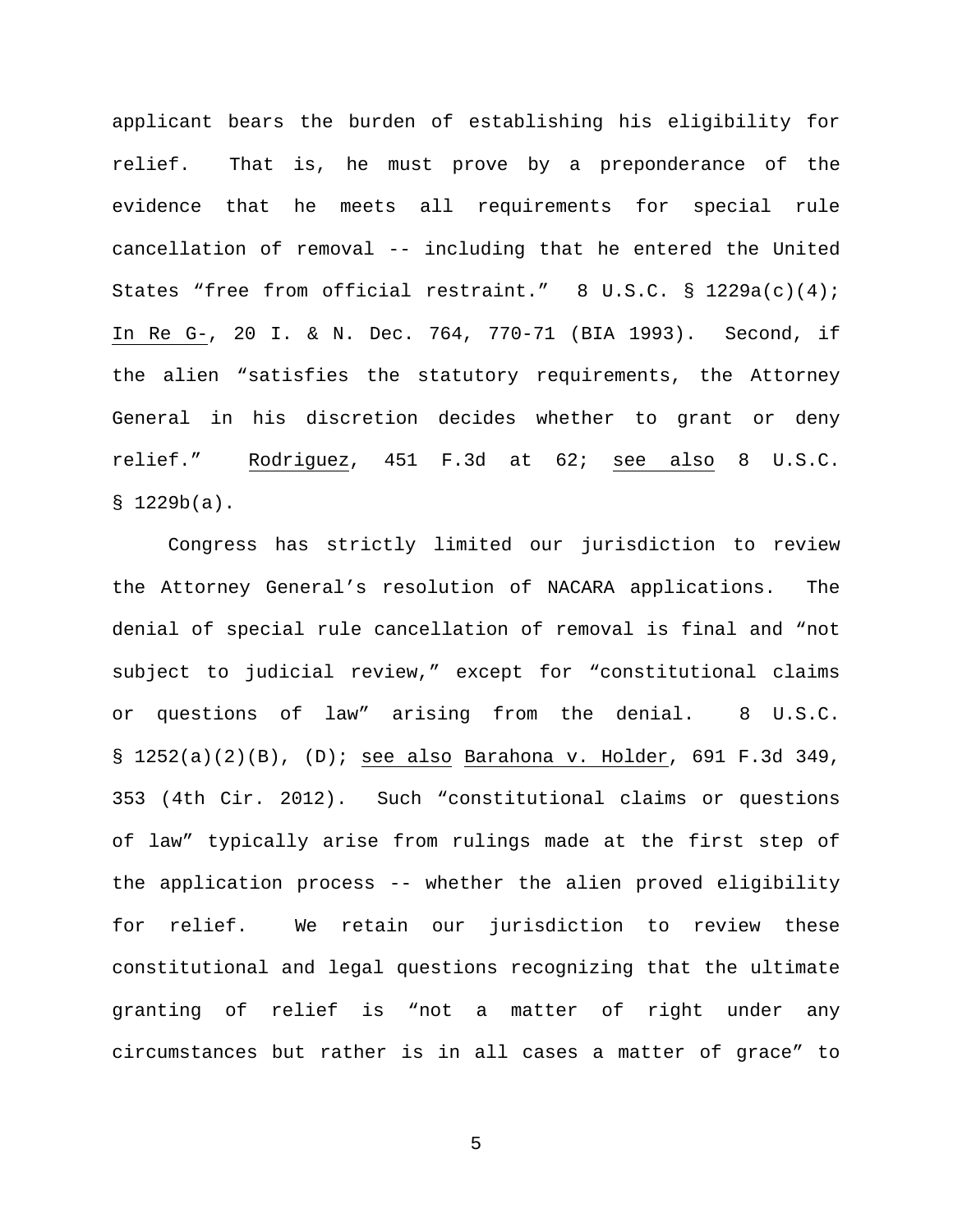be determined by the Attorney General. Rodriguez, 451 F.3d at 62 (quoting INS v. St. Cyr, 533 U.S. 289, 307-08 (2001)).

We review de novo legal questions raised in petitions for review. Higuit v. Gonzales, 433 F.3d 417, 420 (4th Cir. 2006). Where, as here, the BIA "issue[s] its own opinion without adopting the IJ's opinion," we review only the decision of the BIA. Martinez v. Holder, 740 F.3d 902, 908 (4th Cir. 2014).

With this understanding of NACARA in mind, we turn to the underlying facts and procedural history of this case.

#### II.

Born in Guatemala, De Leon first entered the United States illegally with his uncle in 1988. During his early years in the United States he travelled among various east coast states performing agricultural work, ultimately settling in Delaware.

In July 2003, a border patrol agent, Galen Huffman, apprehended De Leon north of the Arizona-Mexico border as he returned to the United States from an unauthorized trip to Latin America. According to Agent Huffman's written report, on July 30, he observed a pickup truck at "milepost nine" of Arivaca Road near Sasabe, Arizona, approximately seventeen miles north of the border. There, he saw a number of persons attempting to conceal themselves in the truck bed. Agent Huffman followed the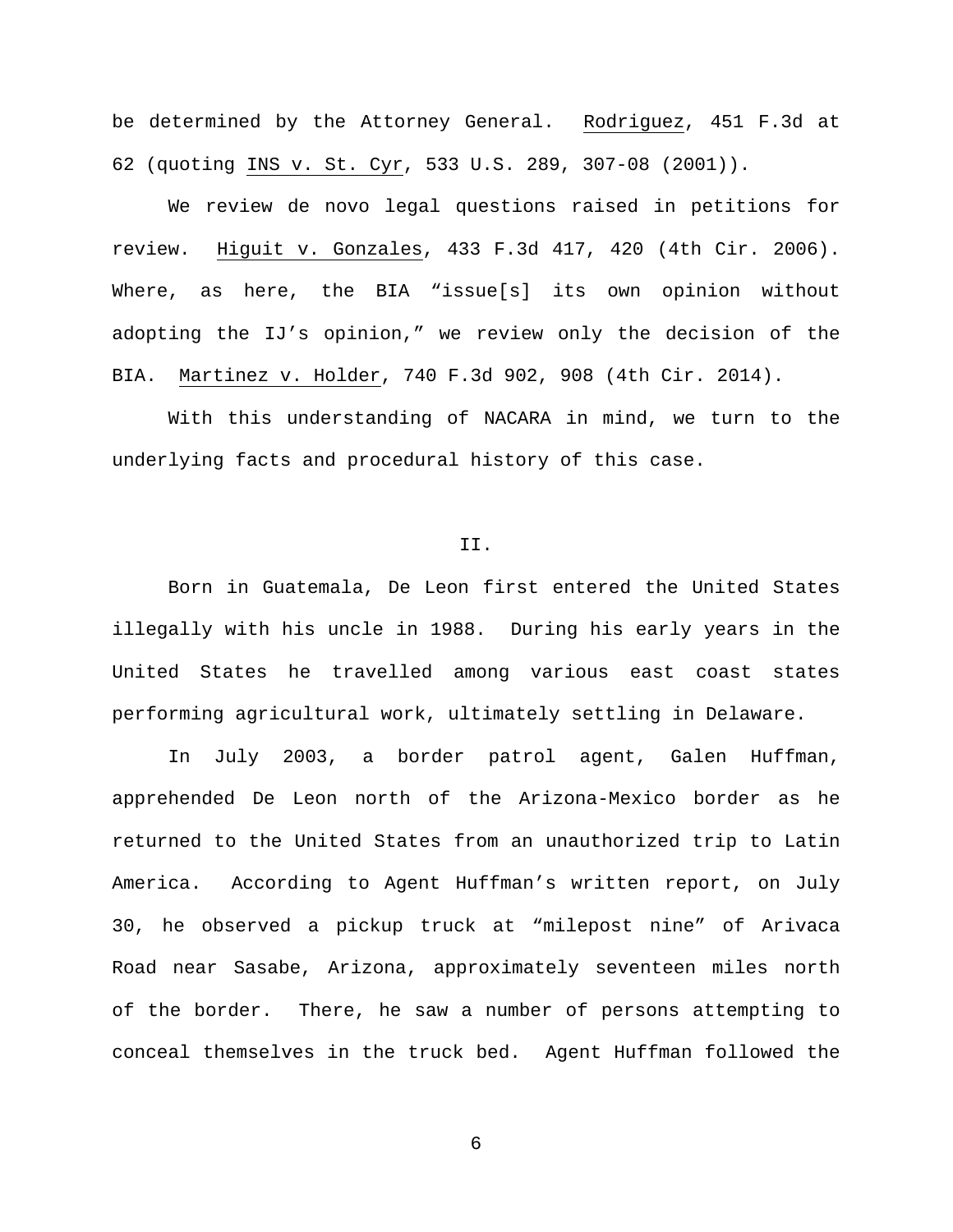truck eight more miles before stopping it at milepost seventeen and apprehending its passengers, including De Leon.

Shortly after De Leon's apprehension by Agent Huffman, immigration officials released him on bond. He currently resides in Delaware with his wife and his three United Statescitizen children.

In 2005, De Leon submitted an application for special rule cancellation of removal under NACARA, as well as applications for other forms of immigration relief. An immigration judge (IJ) denied these applications and ordered De Leon removed to Guatemala. The BIA affirmed the IJ's denial of De Leon's other applications, but concluded that the IJ provided an improper basis for denying NACARA relief. $^2$  $^2$  Accordingly, the BIA remanded the case for the IJ to reconsider whether De Leon qualified for special rule cancellation of removal under NACARA.

In May 2010, the IJ held a hearing to reevaluate this issue. The judge determined that De Leon's eligibility for NACARA relief now depended on whether he was apprehended at his "time of entry" when he crossed into the United States in July

<span id="page-6-0"></span> $2$  The IJ had ruled that De Leon failed to document that he registered prior to December 31, 1991 -- a prerequisite for obtaining NACARA relief as a Guatemalan national. held that De Leon's credible testimony, in addition to a letter from his attorney verifying that he had registered, satisfied this criterion.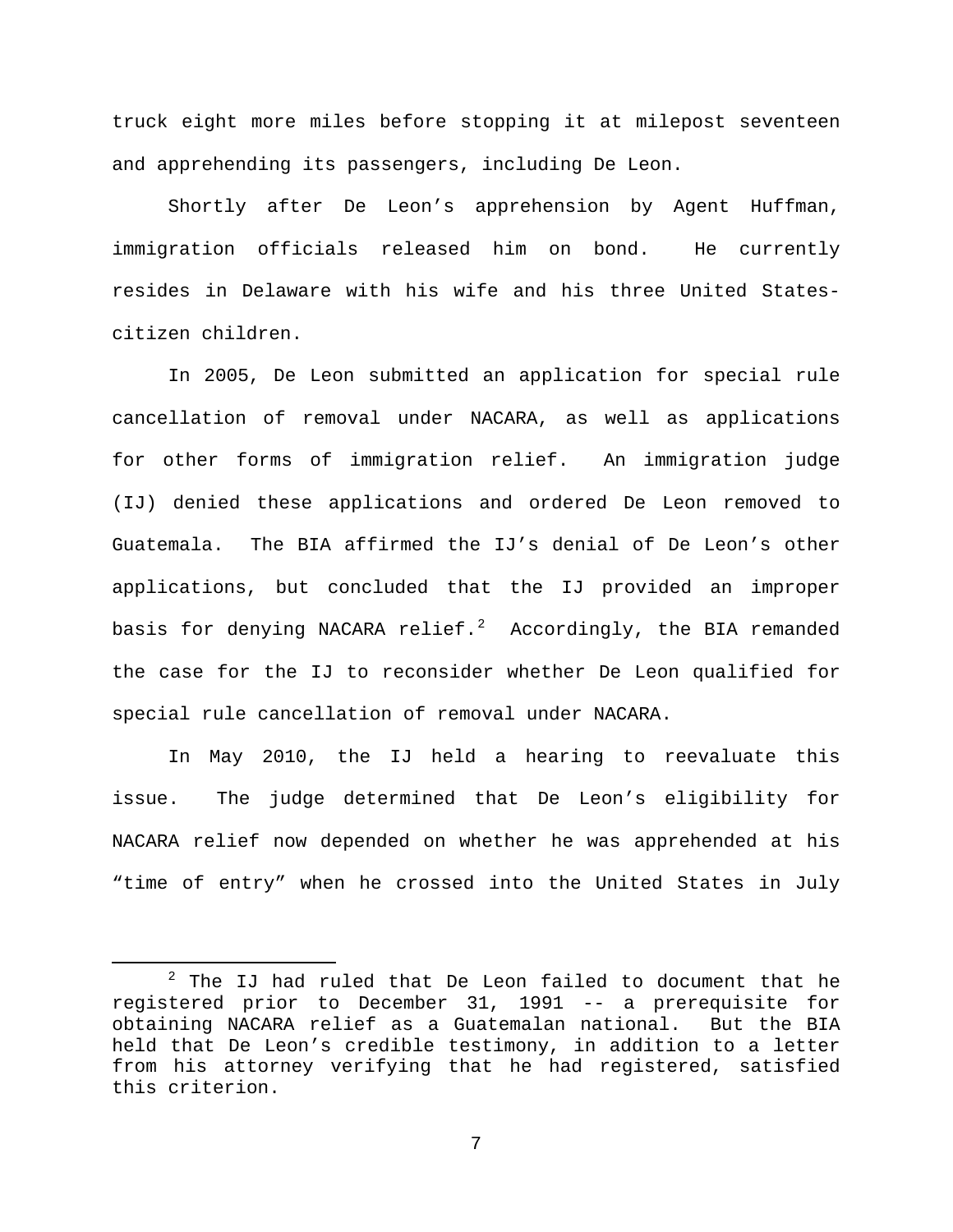2003. Counsel for the government stated that she "th[ought] [De Leon] met all of the other requirements" for NACARA eligibility.

At the hearing, the parties primarily disputed the circumstances surrounding De Leon's return to the United States in July 2003. De Leon contended that he crossed the border on foot several days before July 30, walked for six or seven hours within the United States, stopped to rest at a smugglers' "ranch," boarded a pickup truck, and drove for three more hours before being apprehended near Tucson, Arizona. But the government, relying on Agent Huffman's report, maintained that De Leon boarded a pickup truck in Mexico on July 30 and that he was apprehended later that day when Agent Huffman first observed the truck at milepost nine, seventeen miles north of the border. The government acknowledged that Agent Huffman may have apprehended De Leon "a slight distance away from the border." But, comparing this issue to "extended border search[es]," which officers may conduct without violating the Fourth Amendment if they apprehend an alien within twenty-five miles of the border, the government argued that De Leon was effectively apprehended at the border at his "time of entry" for purposes of NACARA.

The IJ agreed with the government. In an oral ruling, the IJ pointed to numerous inconsistencies in De Leon's testimony and found him not credible as to "the issue of the date and location of his entry and the circumstances surrounding his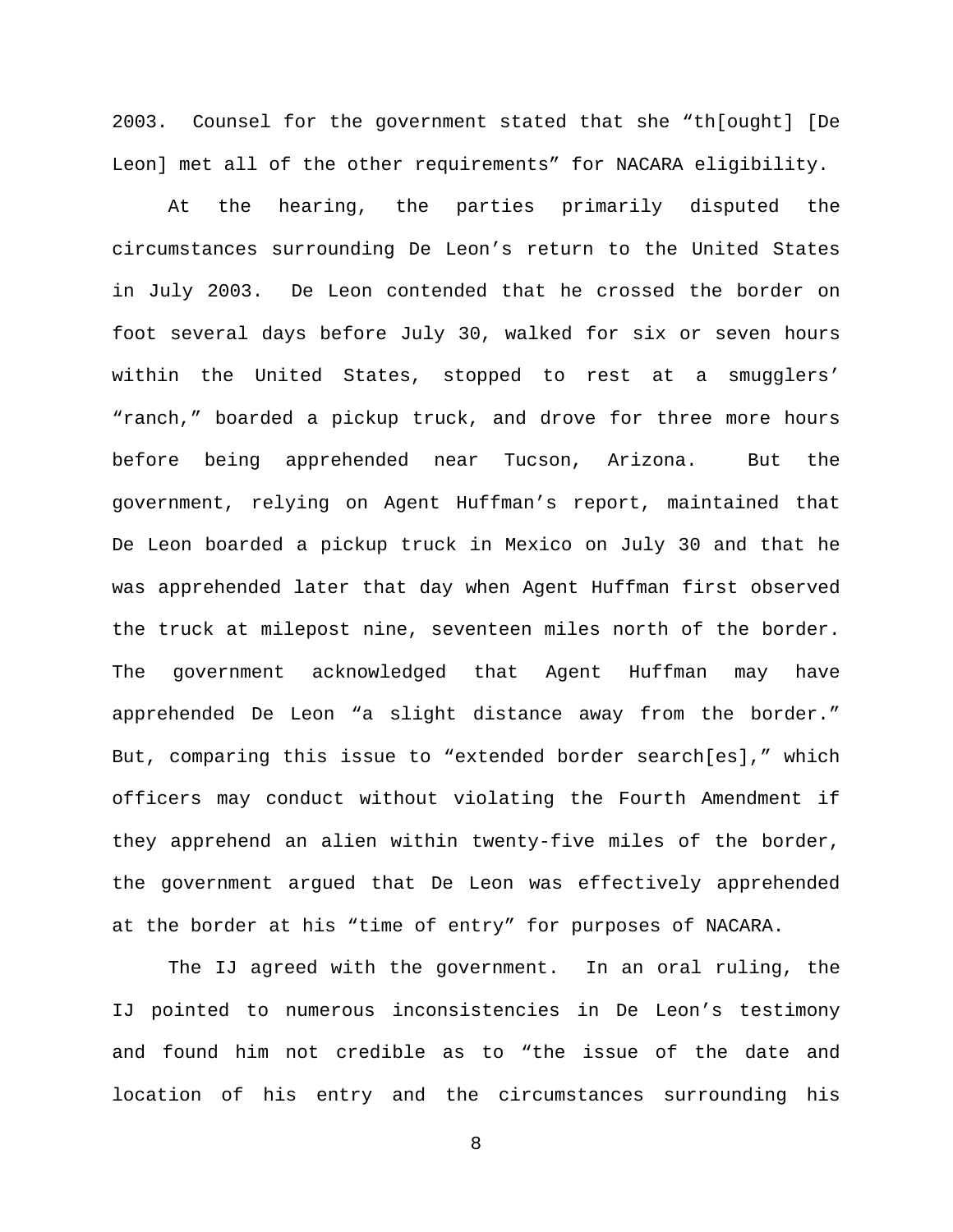entry." The IJ found that Agent Huffman provided the most credible evidence regarding De Leon's return to the United States. That evidence showed that De Leon was apprehended "within 25 miles of the border." Borrowing from the bordersearch context, the IJ held that this qualified as an apprehension "at the border or at the functional equivalent of the border." On this basis, the IJ concluded that De Leon's arrest constituted apprehension "at the time of his entry" into the United States, precluding NACARA relief. She therefore again denied De Leon's application for special rule cancellation of removal under NACARA and ordered him removed to Guatemala.

The BIA affirmed. Perhaps recognizing that different standards govern whether border officials may search aliens near the border without violating the Fourth Amendment and whether such aliens have affected an "entry" for purposes of NACARA, the BIA did not adopt the IJ's rationale. But the BIA did agree with the IJ's "ultimate conclusion" that De Leon failed to meet his burden of proof that he was not apprehended at his "time of entry." The BIA found that Agent Huffman provided "the only credible and reliable evidence" regarding De Leon's entry. In light of this evidence, the BIA recognized that it appeared that De Leon "crossed into the territorial limits of the United States and was intentionally evading inspection." But the BIA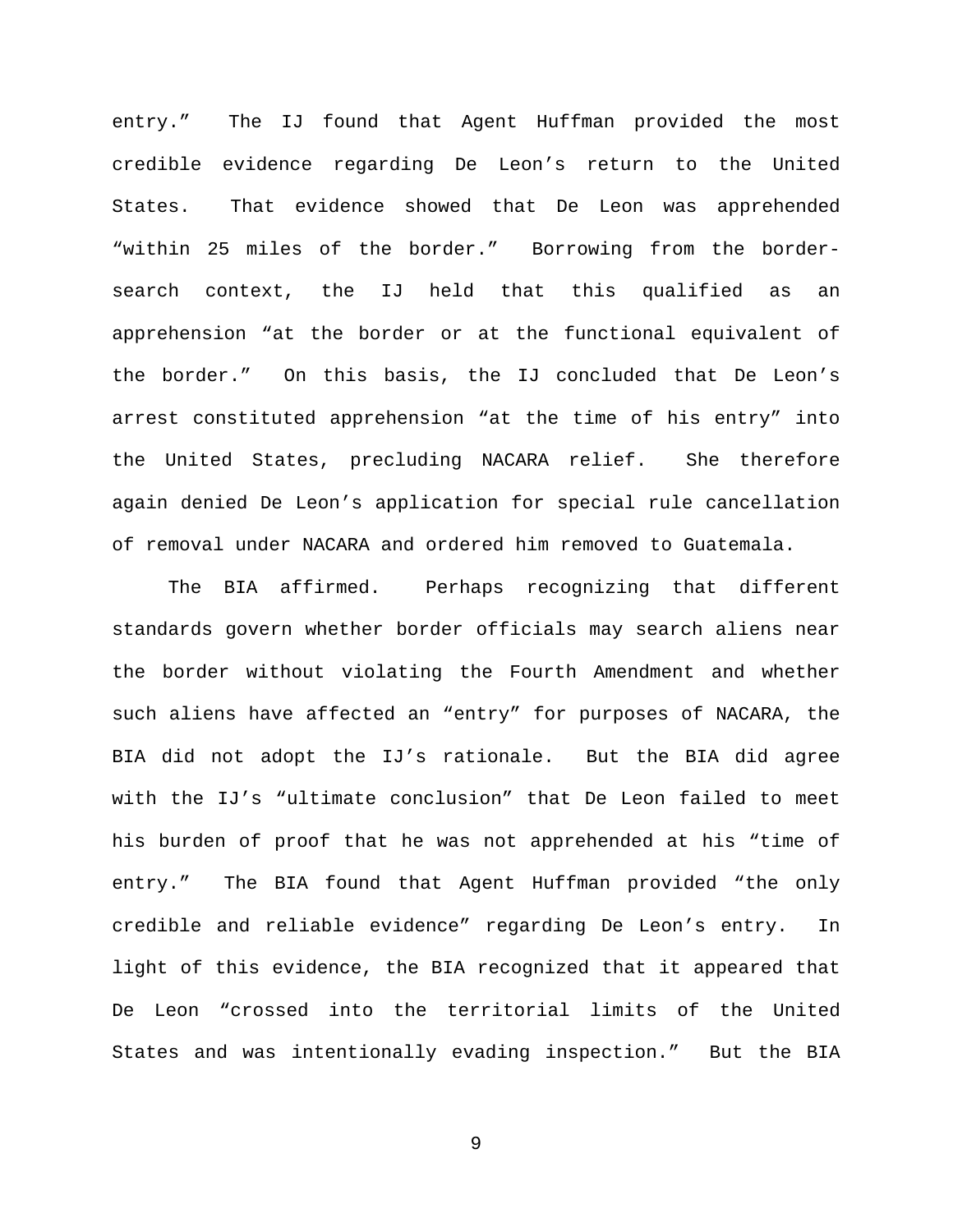held that De Leon failed to present "clear evidence that he was ever 'free from official restraint.'"

De Leon then filed this petition for review.

# III.

Given our limited jurisdiction over this petition, De Leon accepts, as he must, the facts as found in the proceedings below. Thus, on appeal, he concedes that he entered this country on July 30, 2003, and that on that day Agent Huffman observed him at milepost nine of Arivaca Road -- seventeen miles north of the border -- and took him into custody eight miles later. De Leon similarly accepts that, in order to prove that he was not apprehended at his "time of entry," he must prove (1) a crossing into United States territory, (2) admission by or evasion from an immigration officer, and (3) freedom from official restraint. De Leon Reply Br. 1-2. Further, he recognizes that official restraint may take the form of government surveillance.<sup>[3](#page-9-0)</sup>

De Leon contends that, accepting these facts and applying these principles, the only credible evidence establishes that he

<span id="page-9-0"></span> <sup>3</sup> Hence, De Leon does not challenge the IJ's adverse credibility ruling or contend that the government bears the burden of proof. And neither do we. Rather, we accept the IJ's<br>adverse credibility ruling and evaluate whether De Leon adverse credibility ruling and evaluate whether De Leon satisfied his burden of proof in light of the facts found below.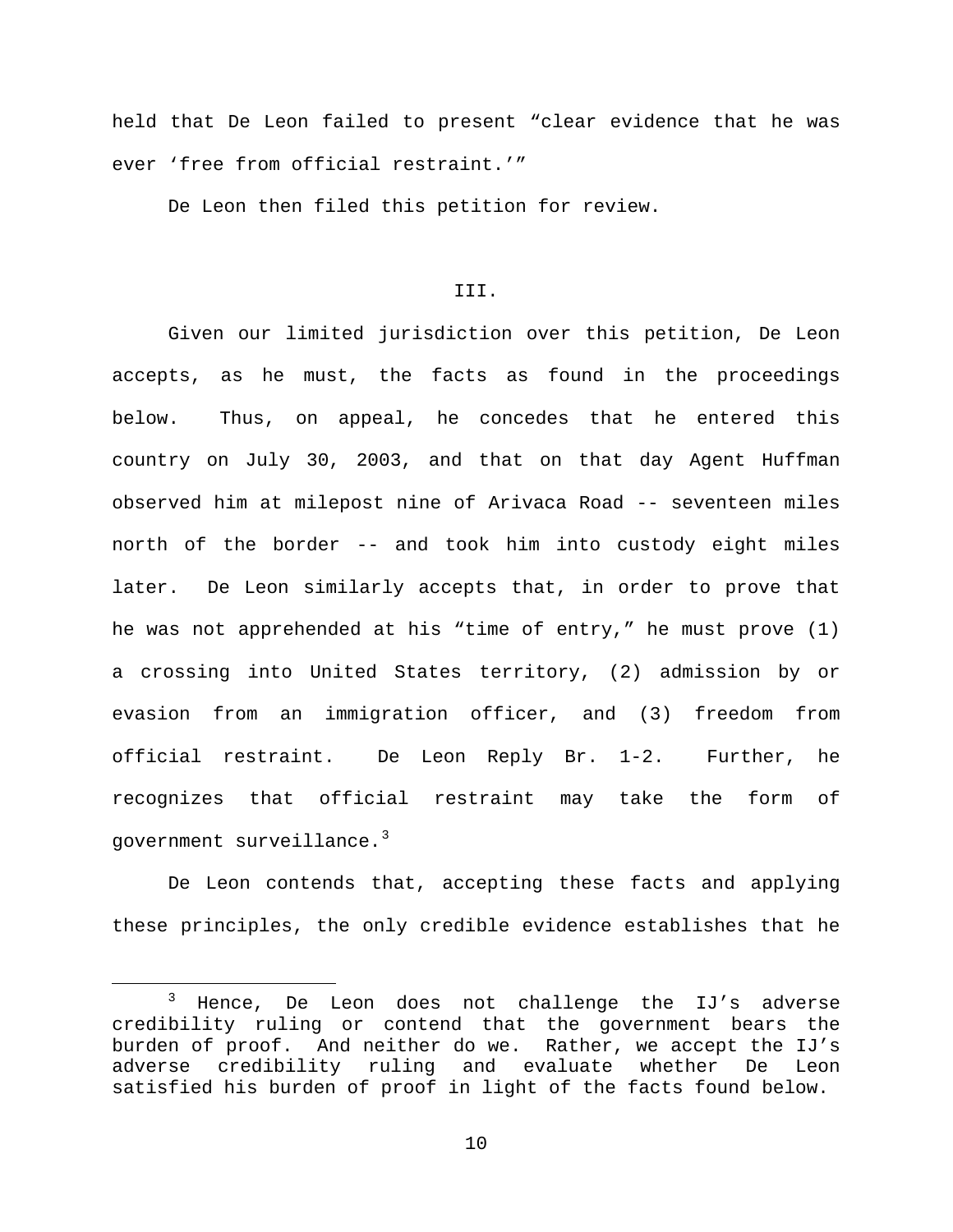entered the United States free from official restraint. He claims the BIA erred as a matter of law in concluding otherwise.

Because the BIA issued its own opinion without adopting the IJ's rationale, we review only the BIA's opinion. Martinez, 740 F.3d at 908. The BIA dismissed De Leon's appeal on the ground that De Leon failed to "present[] clear evidence that he was ever 'free from official restraint.'" Noting that official restraint "may take the form of surveillance, unbeknownst to the alien," the BIA reasoned that it remained unclear "at what point [De Leon] actually entered the United States, how much time had passed before he was spotted by Agent Huffman, and how far from the border he had travelled before being detained."

The Attorney General defends the BIA's ruling primarily by emphasizing the applicable burden of proof.<sup>[4](#page-10-0)</sup> The Attorney General contends that, in failing to provide credible evidence regarding the circumstances of his entry, De Leon did not

<span id="page-10-0"></span><sup>&</sup>lt;sup>4</sup> The Attorney General also briefly contends that we must deny this petition because De Leon assertedly challenges (1) the agency's findings of fact, which we lack jurisdiction to review, and (2) the BIA's three-part "entry" standard, which deserves Chevron deference. Both arguments are meritless. First, this case presents a pure question of law, as the many appellate opinions assessing freedom from official restraint confirm. See<br>Sidhu, 368 F.3d at 1164 (citing cases). Second, we need not Sidhu, 368 F.3d at 1164 (citing cases). determine whether the BIA's "entry" standard warrants Chevron deference because, even if it does, De Leon does not challenge this standard. Indeed, he embraces it and asks us to apply it.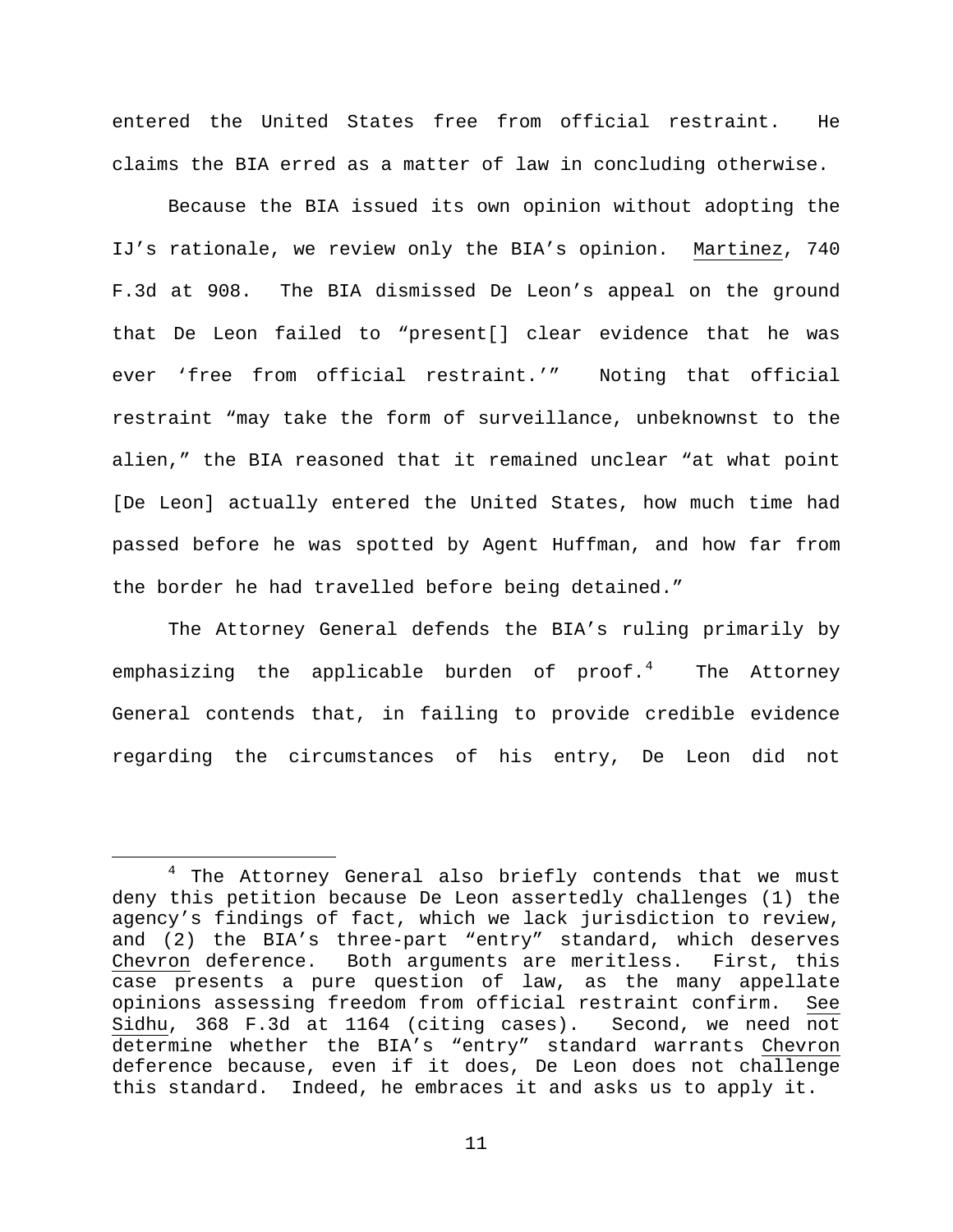satisfy his burden of proving an entry free from official restraint.

We disagree. De Leon did indeed bear the burden of proving that he entered the United States free from official restraint. See Pastora v. Holder, 737 F.3d 902, 905 (4th Cir. 2013). But he met that burden by relying on Agent Huffman's written report, which, the BIA expressly found, constituted the "only credible and reliable evidence" in the record and showed that Agent Huffman "first saw" De Leon at milepost nine, seventeen miles beyond the border. That the government, rather than De Leon, offered this evidence makes no difference. As Judge Friendly noted long ago, a party may satisfy his burden of proof by pointing to evidence supplied by his adversary. See United States v. Riley, 363 F.2d 955, 958 (2d Cir. 1966) (explaining that a defendant may meet his burden of proving an affirmative defense by pointing to evidence supplied "by the Government itself"). Of course, a party will rarely introduce evidence that proves his adversary's case. But if he does, nothing prevents the adversary from using that evidence to his benefit.

We applied this principle in United States v. Hicks, 748 F.2d 854, 857 (4th Cir. 1984), where "evidence adduced by the government" -- but never once mentioned by the defendant - nevertheless provided a basis for the defendant to assert an alibi defense. Numerous other cases confirm that a party may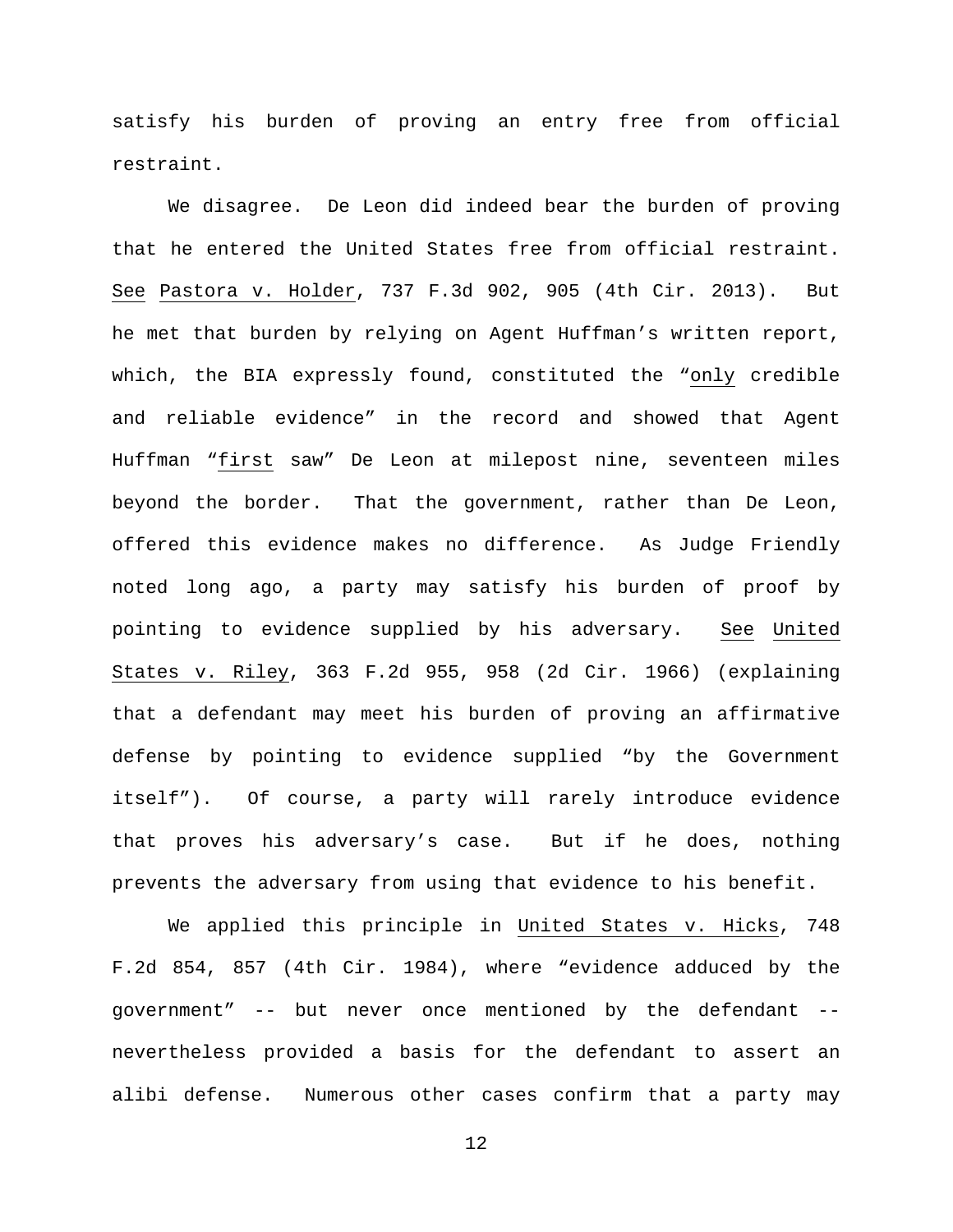rely on its opponent's evidence to make its own case. See, e.g., United States v. Hairston, 64 F.3d 491, 495 (9th Cir. 1995) (defendant could assert alibi defense even though evidence supporting it was introduced by government); United States v. Ortiz-Rengifo, 832 F.2d 722, 725 (2d Cir. 1987) (government could rely on evidence supplied by the defendant to carry its burden of proof); United States v. Webster, 769 F.2d 487, 490 (8th Cir. 1985) (defendant could rely on "'any' evidence, whether 'defense' evidence or 'government' evidence," to make his case); In re Brogna, 589 F.2d 24, 27 (1st Cir. 1978) (the "government's own evidence . . . without more" satisfied a witness's burden of establishing Fifth Amendment privilege).

The Attorney General offers no reason why this principle does not apply in the immigration context, and we see none. Indeed, recent case law suggests that it does indeed apply in that context. The Third Circuit, for example, has held that State Department country reports "are probative evidence and can, by themselves, provide sufficient proof to sustain an alien's burden" -- without so much as hinting that the alien must supply this evidence himself. Zubeda v. Ashcroft, 333 F.3d 463, 477 (3d Cir. 2003). A number of other courts have relied on documents submitted by the government as evidence helping to demonstrate an alien's eligibility for relief. See, e.g., Gomes v. Gonzales, 473 F.3d 746, 756 (7th Cir. 2007) (granting asylum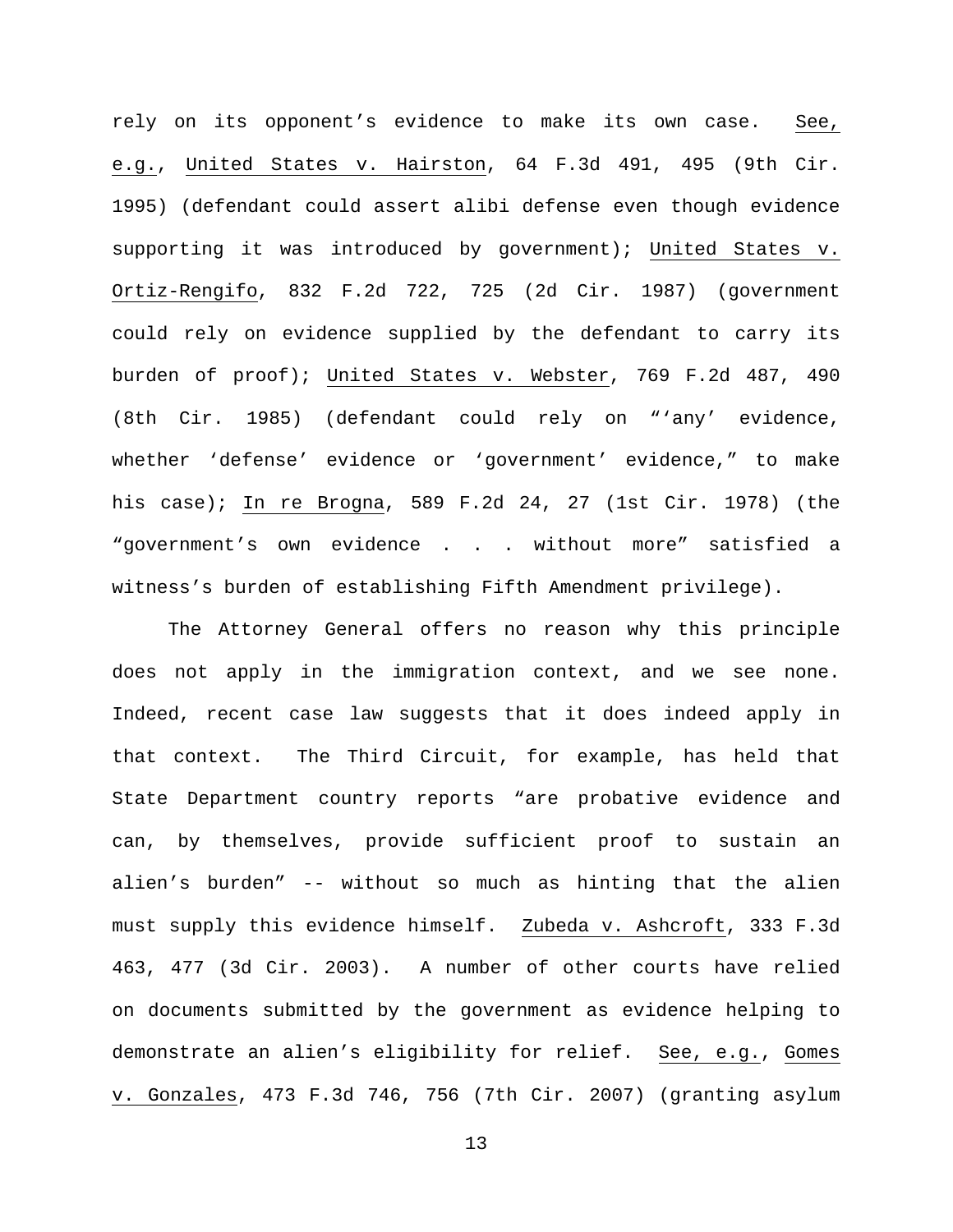applicant's petition for review in part because "the State Department Reports themselves" helped establish a well-founded fear of persecution); Chanchavac v. INS, 207 F.3d 584, 592 (9th Cir. 2000) (noting that evidence introduced by the INS "gives us further reason to believe [the alien's] fears are warranted").

Given that government surveillance can amount to official restraint, De Leon came under restraint as soon as Agent Huffman spotted him at milepost nine -- where the BIA found that Agent Huffman "first saw" him and began following him. The BIA did not suggest, let alone find, that before arriving at milepost nine De Leon was under any "constraint emanating from the government that would otherwise prevent [him] from physically passing on." Correa, 901 F.2d at 1172. Before any government official first observed him, De Leon necessarily enjoyed the "freedom to go at large and mix with the population" unconstrained by government surveillance. Pierre, 14 I. & N. Dec. at 469. He therefore entered free from official restraint.<sup>[5](#page-13-0)</sup>

<span id="page-13-0"></span> $5$  The BIA's citation to Pierre, 14 I. & N. Dec. at 469 -which parenthetically noted that official restraint "may take the form of surveillance, unbeknownst to the alien" -- could be construed as holding that an alien must also prove that no government official observed him without his knowledge. De Leon argues that this would impose an insurmountable burden, and that no alien could hope to qualify for NACARA relief under this<br>approach. The Attorney General does not disagree. Indeed, the The Attorney General does not disagree. Indeed, the Attorney General expressly rejects as "incorrect" any contention that the BIA imposes this "additional burden." Att'y Gen. Br. 29. The Attorney General suggests that the language from Pierre (Continued)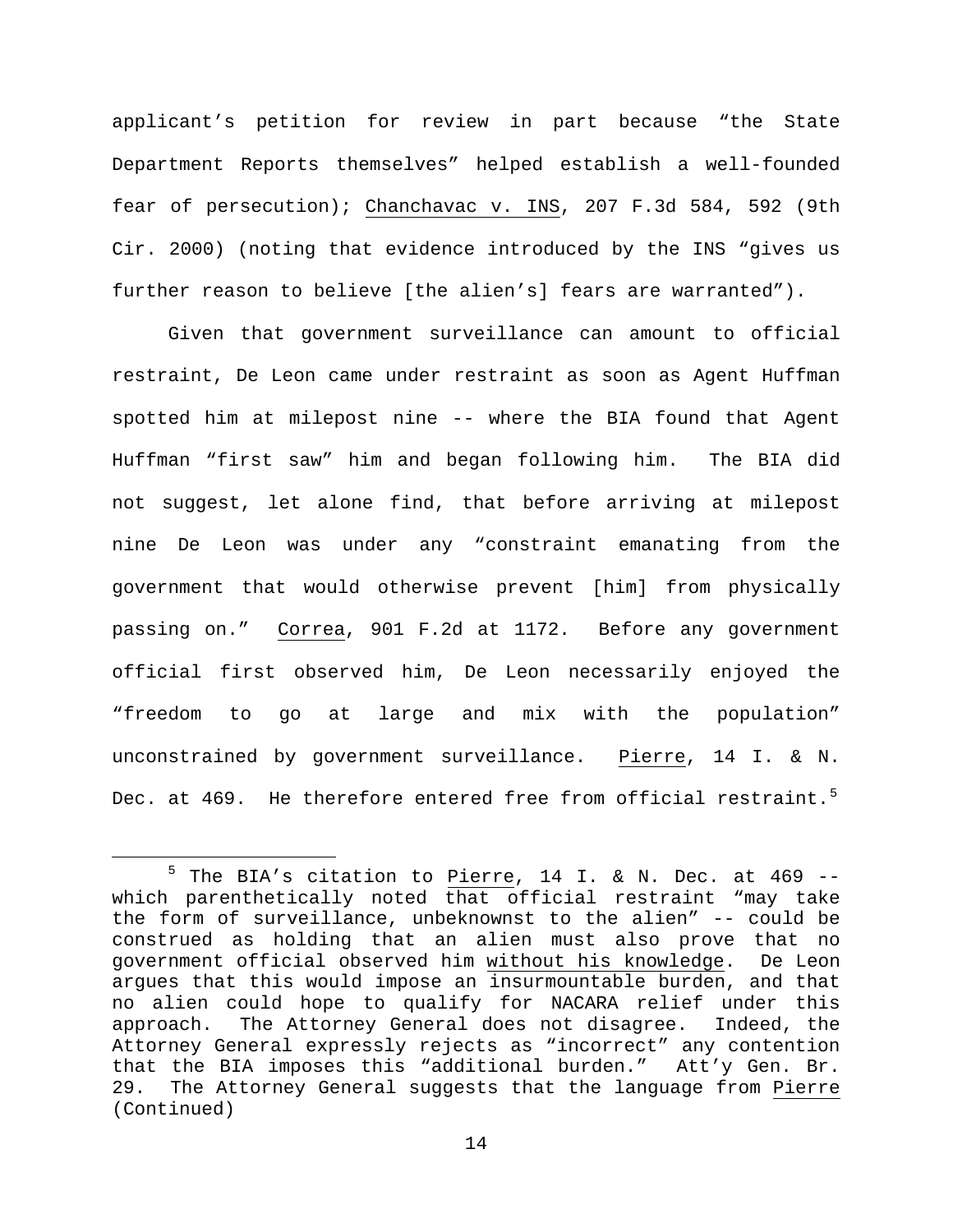The BIA remarked that neither Agent Huffman's report nor De Leon's testimony established where De Leon crossed the border or the distance he travelled before ultimately being apprehended at milepost nine. Although it is not clear, the BIA may have relied on the absence of evidence on these points to hold that De Leon did not enter the country free from official restraint. The dissent similarly finds importance in the asserted lack of evidence as to the "circumstances of De Leon's entry" -- i.e., "when and how he entered the United States."<sup>[6](#page-14-0)</sup>

But, as the BIA's own published precedent establishes, the "circumstances" that the BIA and the dissent find critical

ī

merely affirms the undisputed proposition that government surveillance alone -- as opposed to physical apprehension -- can constitute official restraint. We agree with the Attorney General that Pierre does not require an alien to meet the impossible burden of proving that no government official observed him "unbeknownst to [himself]." The only other appellate court to address the question, albeit in a case where the government bore the burden of proof, came to the same conclusion. See United States v. Castellanos-Garcia, 270 F.3d 773, 776 (9th Cir. 2001).

<span id="page-14-0"></span><sup>&</sup>lt;sup>6</sup> The dissent suggests that De Leon cannot prevail for one additional reason: his asserted failure to offer credible his asserted failure to offer credible evidence as to "whether he was observed by a government official" at the time of his entry. The BIA, however, did not deny relief on this ground. Rather, the BIA's sole rationale for denying De Leon's claim was that discussed in text above - that De Leon had failed to present "clear evidence that he was ever 'free from official restraint' as it is unclear at what point [he] actually entered the United States, how much time had passed before he was spotted by Agent Huffman, and how far from the border he had travelled before being detained." Of course, we cannot uphold the BIA's ruling on a ground never relied on by the agency. See SEC v. Chenery Corp., 318 U.S. 80, 94 (1943).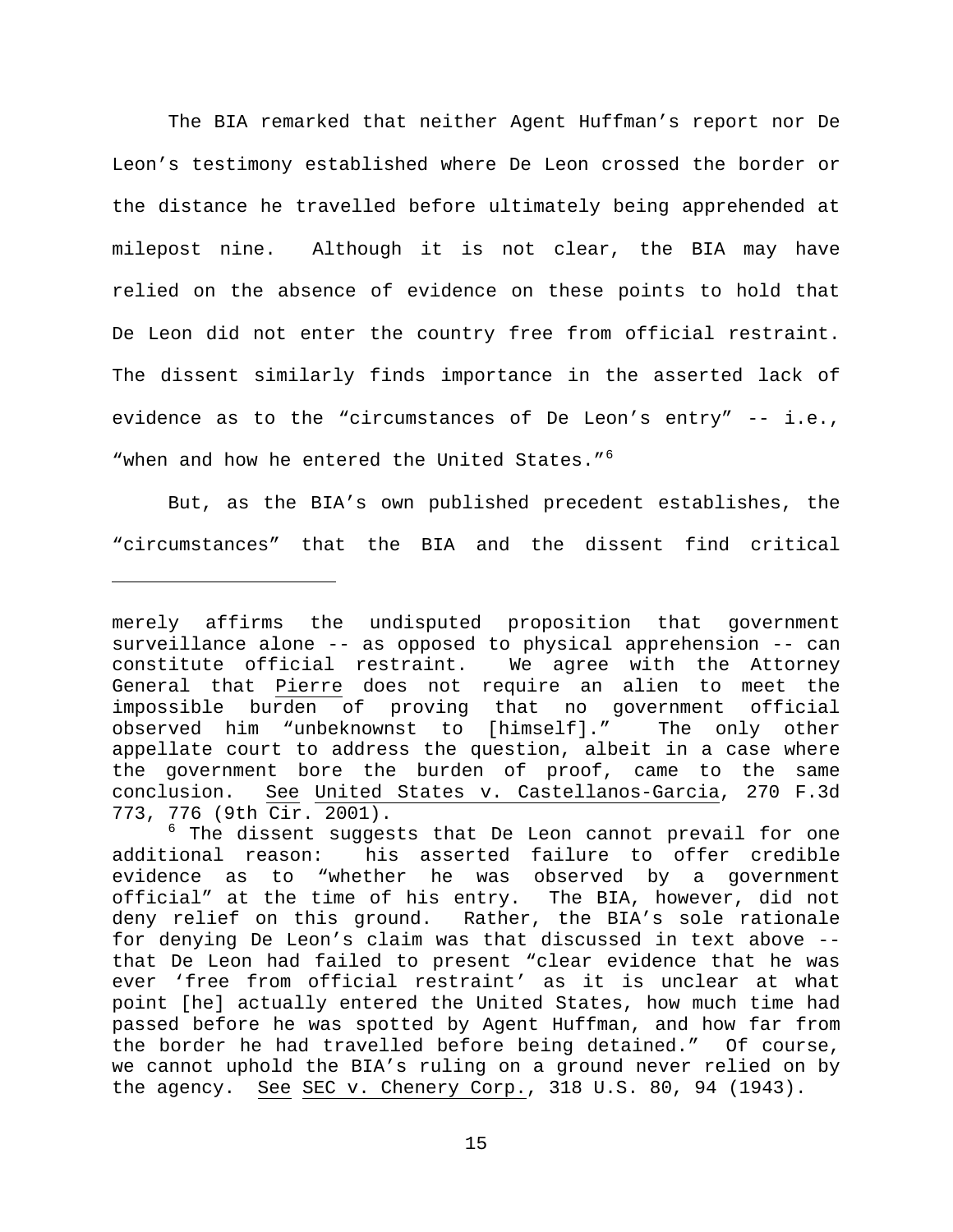simply do not bear on the issue of official restraint. In the case of In re Z-, 20 I. & N. Dec. 707 (BIA 1993), for example, the BIA concluded that an alien who disembarked illegally in San Francisco and was apprehended some time later "somewhere in the vicinity" of the harbor entered free from official restraint. Id. at 707, 713. As in this case, the alien bore the burden of proving freedom from official restraint. Id. at 710. And as in this case, the record did not reflect the distance the alien travelled, the precise amount of time he spent in the country before being apprehended, or how he occupied this time. But the BIA found it sufficient that he "could have exercised" his freedom to move about the city. Id. at 714 (emphasis added). Whether he chose to exercise this freedom was "of no consequence."  $Id.^7$  $Id.^7$ 

The BIA has adhered to this approach in a number of unpublished decisions affirmed by courts of appeals. See, e.g.,

<span id="page-15-0"></span><sup>&</sup>lt;sup>7</sup> The dissent contends that our reliance on  $In$  re  $Z-$  is misplaced. But we rely on In re Z- only to show that the BIA itself has previously recognized the irrelevance of the specific factors on which it relied here in denying De Leon relief; i.e. the absence of evidence of "the point [at which De Leon] actually entered the United States, how much time had passed before he was spotted by Agent Huffman, and how far from the<br>border he travelled before being detained." The dissent border he travelled before being detained." apparently believes the BIA should have denied De Leon's claim on the ground that he failed to establish "a lapse in time between his unwitnessed entry and his apprehension." But the BIA did not deny relief on this ground and so we cannot affirm the BIA on this basis. See supra n.6.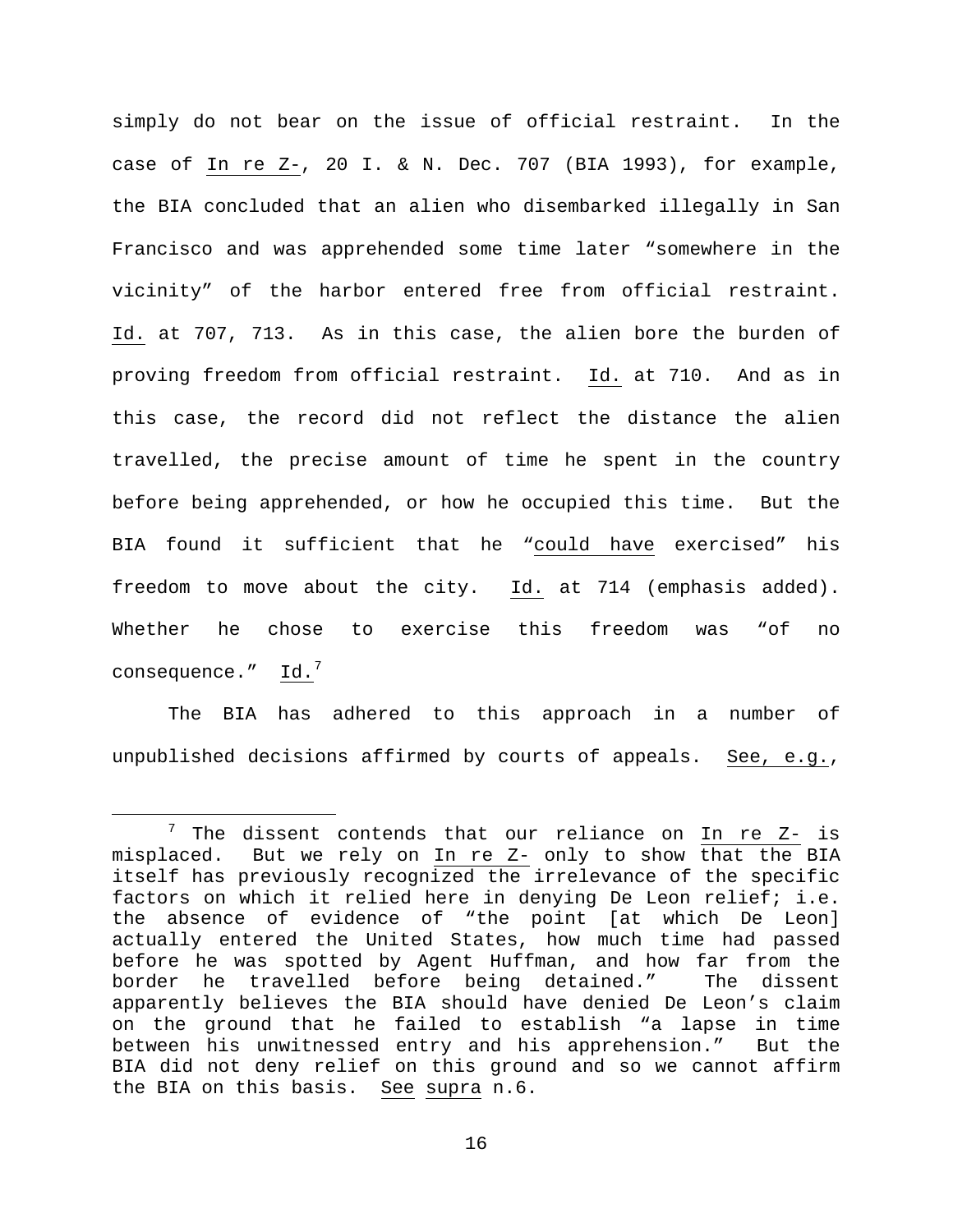Nyirenda v. INS, 279 F.3d 620, 624-25 (8th Cir. 2002); Cheng v. INS, 534 F.2d 1018, 1019 (2d Cir. 1976) (per curiam). Some of these cases arose under a different statutory provision whereby a finding that the alien entered free from official restraint rendered the alien deportable -- the outcome the government sought in those cases. Here, by contrast, a finding that De Leon entered free from official restraint would qualify him for cancellation of removal -- an outcome the government opposes. The BIA cannot apply its official-restraint standard broadly when broadness favors the government's position and narrowly when it does not. If an agency follows "by settled course of adjudication[] a general policy by which its exercise of discretion will be governed, an irrational departure from that policy" constitutes grounds for reversal. INS v. Yueh-Shaio Yang, 519 U.S. 26, 32 (1996). Indeed, an agency may depart from its own precedent only if it offers a "reasoned explanation" for doing so. FCC v. Fox Television Stations, Inc., 556 U.S. 502, 516 (2009). The BIA failed to provide such a "reasoned explanation" here.

We finally note that every circuit to consider the issue has concluded that an alien first observed by a government agent miles (or less) beyond the United States border has entered free from official restraint -- regardless of whether the party bearing the burden of proof has offered evidence of the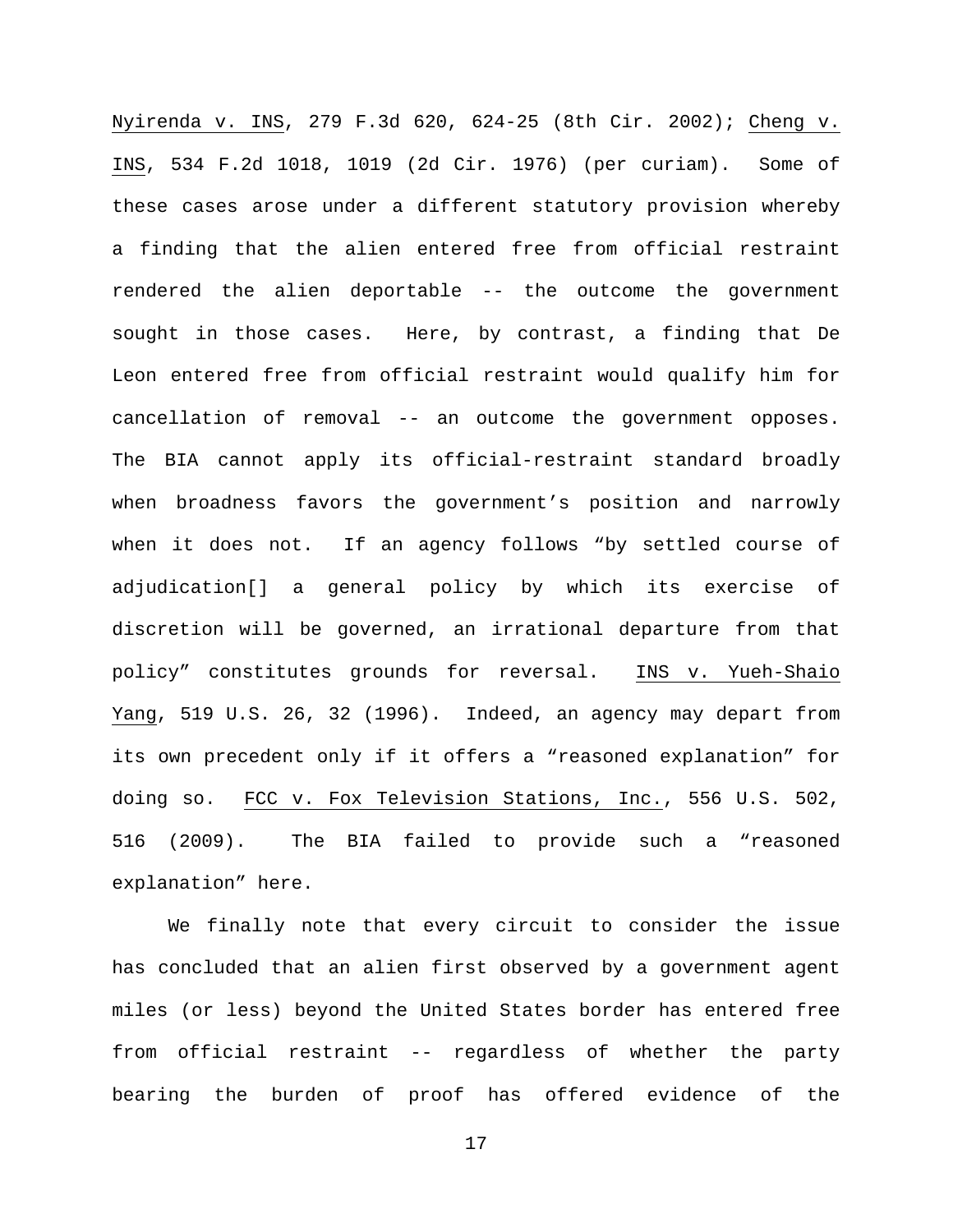"circumstances" of the alien's entry. See United States v. Cruz-Escoto, 476 F.3d 1081, 1085-86 (9th Cir. 2007) (alien first observed 150 yards beyond the border entered free from official restraint even where officer "did not see [the alien] cross the border and could not say how or where [the alien] entered the United States"); Nyirenda, 279 F.3d at 624 (alien stopped after driving "out of sight" for two miles in the United States entered free from official restraint); Castellanos-Garcia, 270 F.3d at 774-76 (alien first seen walking "at least 100 yards from the border" entered free from official restraint even though neither party submitted evidence "about [the alien's] exact point of entry"); Cheng, 534 F.2d at 1019 (alien first discovered driving less than a mile beyond the border entered free from official restraint); United States v. Martin-Plascencia, 532 F.2d 1316, 1317 (9th Cir. 1976) (alien apprehended fifty yards beyond the border entered free from official restraint). <sup>[8](#page-17-0)</sup> We decline to disregard this overwhelming body of precedent by holding to the contrary.

<span id="page-17-0"></span> $8$  A narrow circuit division has emerged regarding aliens who cross the border unseen but are detected mere yards away. Compare United States v. Cruz-Escoto, 476 F.3d 1081, 1085-86 (9th Cir. 2007) (aliens "who evade government observation while crossing the border are deemed to be free from official restraint, regardless of the distance they travel between entry and arrest") with Yang v. Maugans, 68 F.3d 1540, 1550 (3d Cir. 1995) ("the mere fact that [an alien] may have eluded the gaze of law enforcement for a brief period of time" after entry "is (Continued)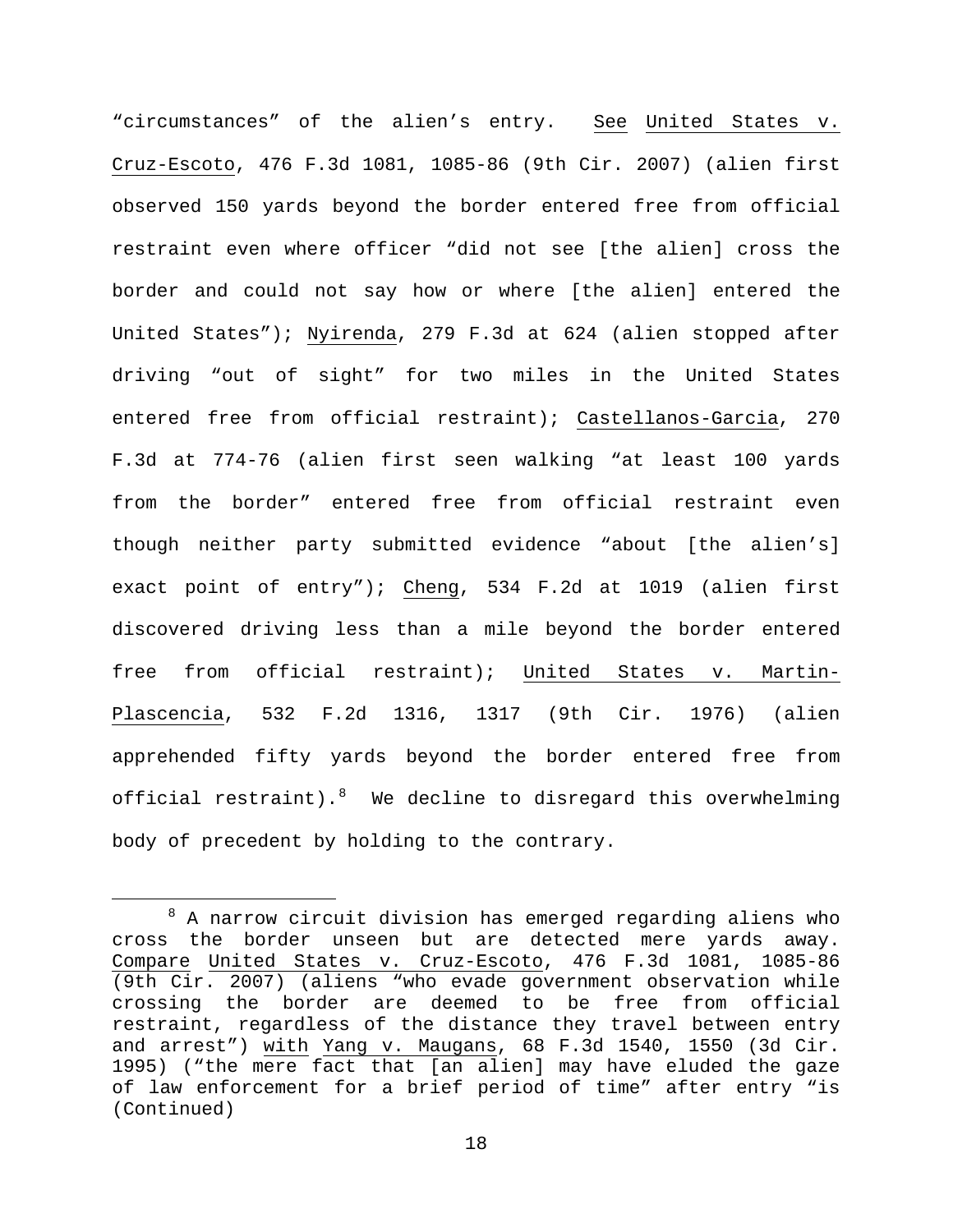For all of these reasons, we grant the petition for review and remand the case to the BIA to consider De Leon's application for NACARA relief in light of the proper legal standard. We express no opinion as to whether De Leon meets all of the criteria for NACARA eligibility. If he is eligible for NACARA relief, such eligibility "in no way limits the considerations that may guide the Attorney General in exercising [his] discretion to determine" whether to accord De Leon relief. Yueh-Shaio Yang, 519 U.S. at 31. The Attorney General retains his authority to determine whether De Leon should be granted special rule cancellation of removal.

## PETITION GRANTED AND CASE REMANDED

ī

insufficient, in and of itself, to establish freedom from official restraint"). We need not pick a side in this debate, however, because neither line of precedent undermines the conclusion that an alien who rode in a car, undetected, for at least seventeen miles into the United States entered the country "free from official restraint."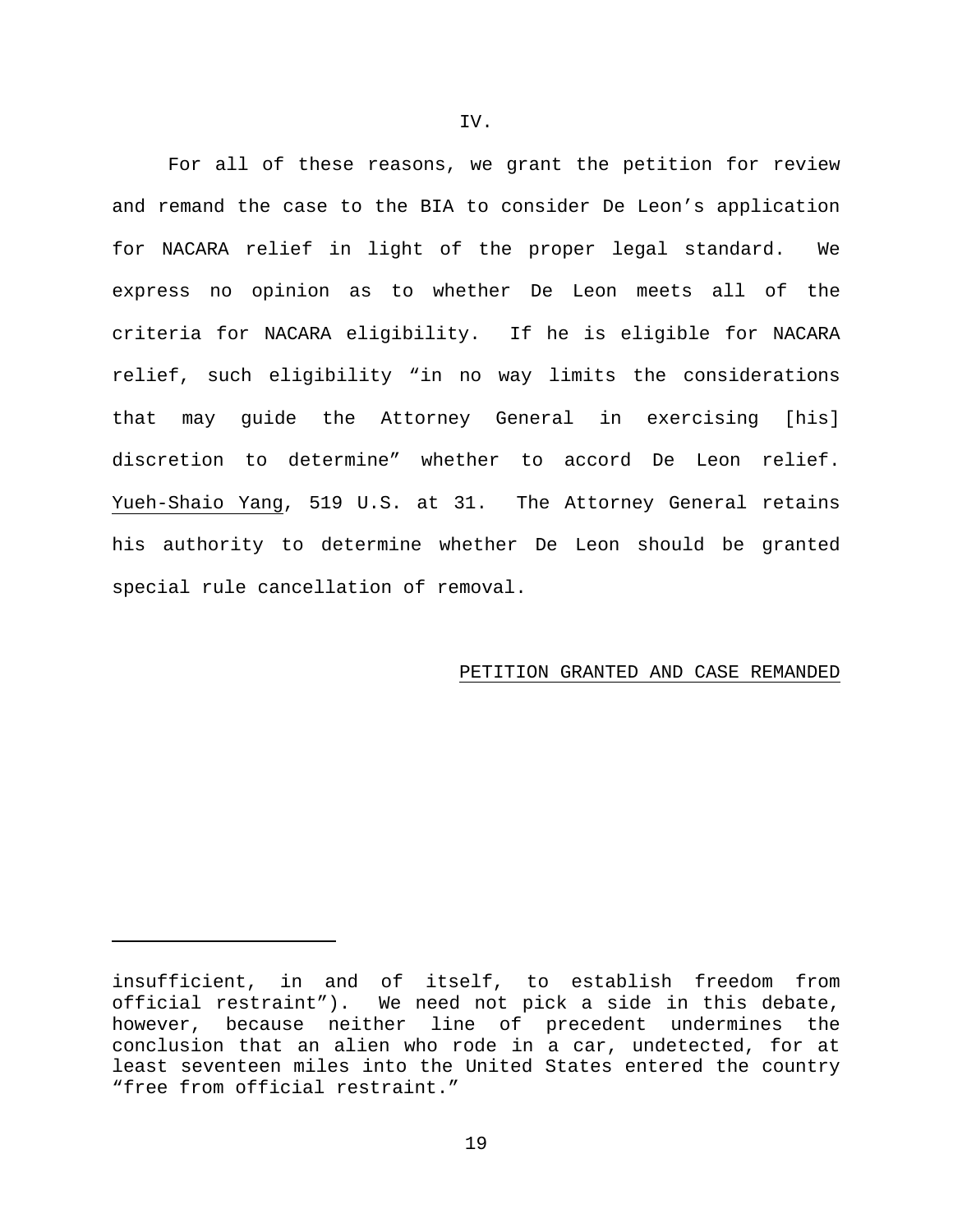DUNCAN, Circuit Judge, dissenting:

It is undisputed that De Leon presents no credible evidence to carry his burden of proving freedom from official restraint upon entry into the United States as required by NACARA. 8 U.S.C. § 1229a(c)(4); In re G-, 20 I. & N. Dec. 764, 770-71 (BIA 1993). Although the majority recites that fact, it fails to recognize its analytical significance. To be clear, I am not, as the majority mistakenly appears to believe, requiring De Leon to prove a negative--i.e. that he was not under official restraint prior to being observed by Agent Huffman. I simply seek to hold him to his statutory burden of presenting some credible evidence regarding the circumstances of his entry into the United States. Because he presents none, not even as to the passage of time, I respectfully dissent.

To establish freedom from official restraint, an applicant must prove that he was "free[] to go at large and mix with the population" between the time he entered the United States and the time he was apprehended. In re Pierre, 14 I. & N. Dec. 467, 469 (BIA 1973). The government acknowledged at oral argument, that had De Leon been found credible by the Immigration Judge, his testimony would have established the circumstances of his entry, and I agree. See Matter of G, 20 I. & N. 764, 777 (BIA 1993).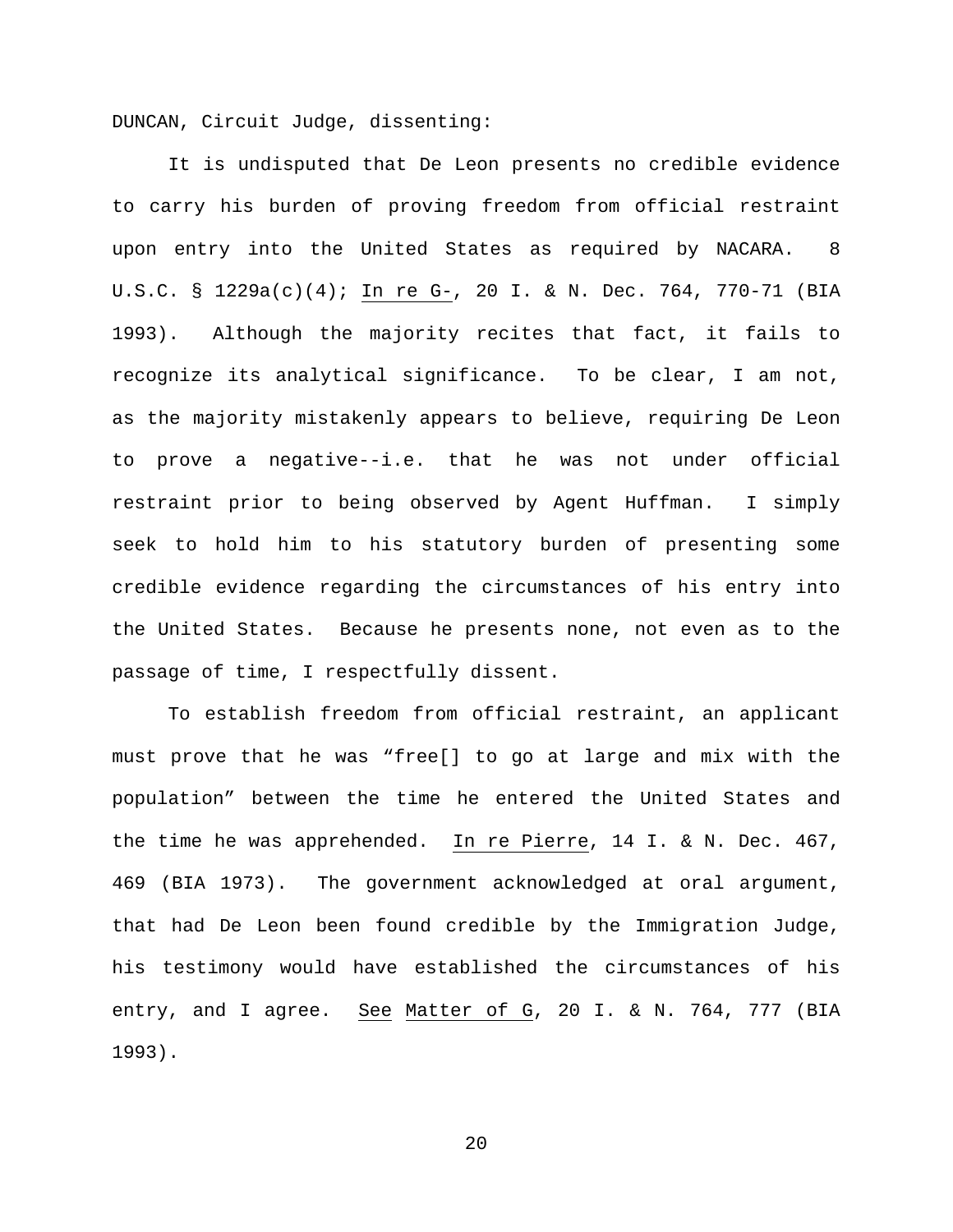Indeed, as the BIA explained below, the law requires only that De Leon establish the circumstances of his entry into the United States by providing some credible evidence regarding when and how he entered the United States. Joint Appendix 4-5. Here, because De Leon is not credible, we have evidence only of his apprehension by Agent Huffman. We know nothing of the circumstances of De Leon's entry, including whether he was observed by a government official.[\\*](#page-20-0) The absence of evidence is not evidence of absence. Yet, the majority finds Agent Huffman's report sufficient to establish that De Leon

I also feel compelled to once point out yet again that the only thing I would to do is hold De Leon to his statutory burden of presenting some credible evidence regarding the circumstances of his entry into the United States. Had De Leon himself been credible, this would have been enough. The majority strains to give the impression that the dissent would create some untethered obligation out of whole cloth, as opposed to recognizing--as it does not--the burden of proof imposed by law. Were the majority to point to some legally cognizable evidence of the circumstances of entry, I would gladly yield. It<br>proffers none--not the proverbial scintilla. And proverbial scintilla. And mischaracterizing the dissent will not fill that analytical void.

<span id="page-20-0"></span>In In re  $Z$ , 20 I. & N. Dec. 707 (1993), the BIA found both the circumstances of the applicant's entry into the United States and the fact that the record established a lapse in time between his unwitnessed entry and his apprehension relevant in holding that the applicant carried his burden of proving freedom from official restraint. Id. at 708, 713-14. Contrary to the majority's contention, therefore, the BIA quite properly applied its precedent in holding that De Leon failed to establish freedom from official restraint because he failed to present any comparable evidence, or, in fact, any evidence at all to carry his burden of proof. I would equally properly affirm for that reason.